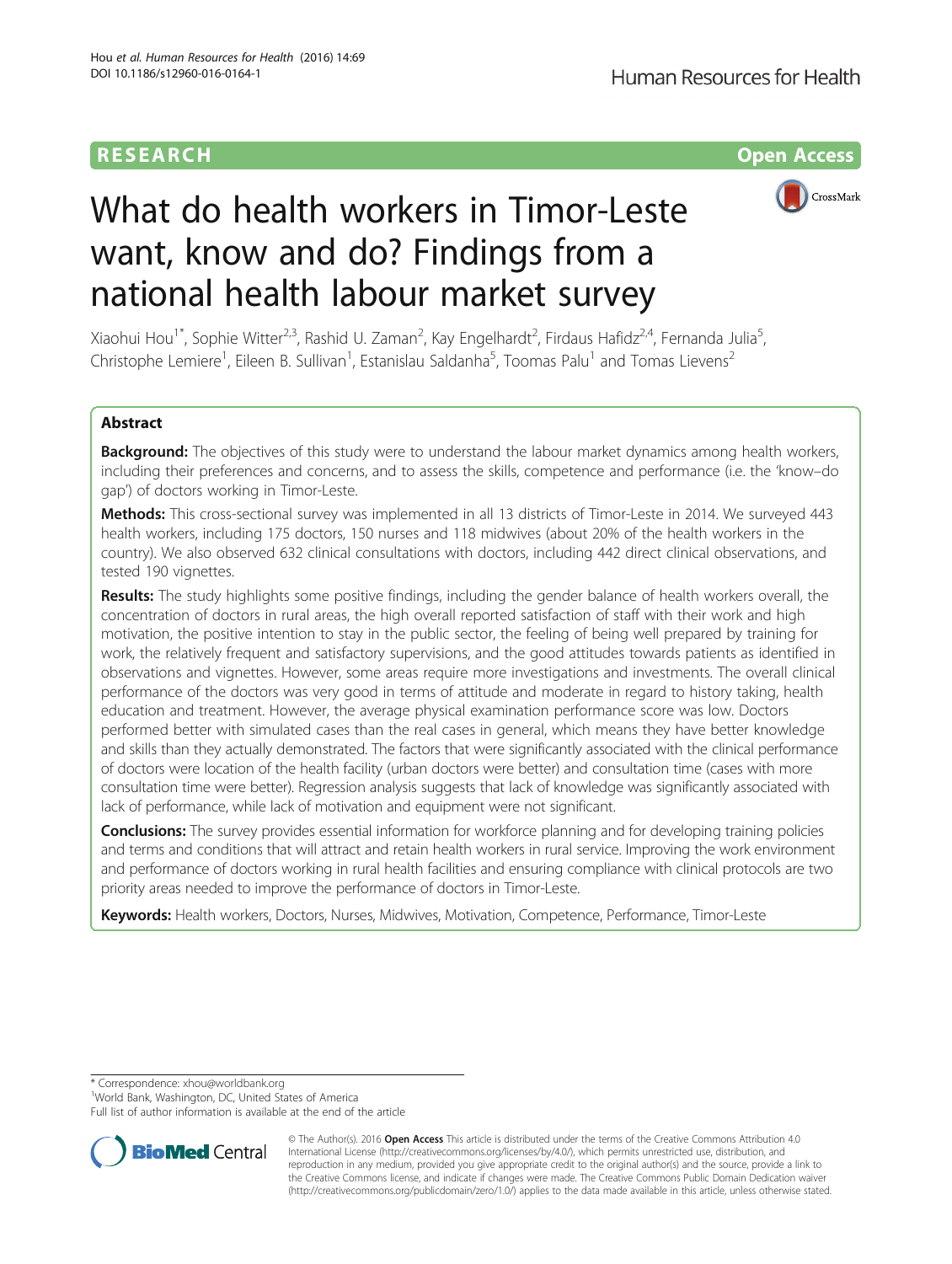# Background

Timor-Leste represents a unique case to study human resources for health as it is one of the few countries in the world which has rapidly mobilised resources and has addressed the shortage of primary care doctors. During the war preceding independence in 2002, more than 70% of the country's health facilities was destroyed or seriously damaged and only approximately 20 doctors remained in the country for nearly 900,000 people [\[1](#page-9-0)].

The Government of Timor-Leste had a strong political commitment to combat the shortage of doctors. In 2003, the government signed an agreement with the Cuban Government to train and deploy medical doctors throughout the country. Since 2010, the newly trained doctors have been deployed annually throughout Timor-Leste upon successful completion of their training programme. The total health workforce has thus increased significantly, with the doctor-to-1000 population ratio at 0.8 per 1000 population in 2014, which is comparable to other countries in the region [\[2](#page-9-0), [3\]](#page-9-0). At the same time, the nurse-to-1000 population ratio remained 0.9 per 1000 population, lower than some countries in the region [[2](#page-9-0)].

Medical students were recruited from the country and were trained either in Cuba or Timor-Leste, by the Cuban Medical Brigade (CMB) since 2004. Until 2007, medical students were trained simultaneously in Cuba and Timor-Leste. Students enrolled in or after 2008 are trained exclusively in Timor-Leste by CMB in collaboration with the University of Timor-Leste (UNTL). The programme is a 6-year Bachelor of Medicine course consisting of 5 years of medical schooling and 1 year of internship in the health facilities across the countries. The important characteristic of the Cuban medical training programme is a community-based primary health care approach. After graduation, the medical doctors sign an agreement with the government to work in the public health sector for at least 6 years.

Timor-Leste has a three-tiered government health system, which includes a national hospital at the tertiary level, district hospitals at the secondary level and community health centres (CHCs), and health posts (HPs) at the primary level. Outreach centres known as Servisu Integrado du Saude Comunidade (SISCa) also operate at the primary level [[4\]](#page-9-0). According to the information provided by the Ministry of Health (MoH), there were 5 district hospitals, 66 CHCs, 205 functioning HPs and 442 SISCas in-country at the time of the survey. However, there are reports that not all of the SISCas were fully functioning [[5\]](#page-9-0). The private health system is not very well developed in Timor-Leste, particularly in rural areas. In 2011, there were 26 private health facilities in Timor-Leste, mostly in urban areas [[6\]](#page-9-0). Government health workers are officially prohibited from private practice in Timor-Leste.

The doctors trained were deployed to various levels of public health facilities. Most of them were supposed to return to the health posts in the communities from which they came. With this influx of large number of doctors, the critical shortage of health workers has lessened and the overall presence of doctors in rural areas has hugely improved. However, the presence of doctors on the ground does not automatically translate to improved service delivery. More complicated issues are emerging in recent years that are related to human resource management, retention in rural facilities and the quantity and quality of services provided by health workers.

Similar to most developing countries, Timor-Leste faces challenges of retention of health workers but it also has some unique features. Various push and pull factors influence health workers' choices to decide to stay or not stay in rural health facilities. According to the strategic development plan of the Government of Timor-Leste, all health posts should have at least one doctor, two nurses and two midwives by 2020 [\[7](#page-9-0)]. Most of the Cubantrained medical students were enrolled from rural areas and therefore have some incentive to go back to their areas of origin. However, because of the poor functionality of the rural health facilities, doctors may be unwilling to work in those facilities. There are also concerns regarding a lack of supervision and unclear career development paths for those working in rural areas [[8\]](#page-9-0).

There is lack of data on the utilisation of the services and the productivity of health workers posted in rural areas. A recent critical appraisal estimated that the patient load at the primary health care level in Timor-Leste was on average less than three patients per day [\[9](#page-9-0)]. However, this finding was based on modelling, not primary data. In general, the supplies, management, supervision and opportunities to learn in rural health facilities in Timor-Leste may require improvement and health workers deployed in these facilities may not be sufficiently motivated. An article published on the tuberculosis (TB) services in Timor-Leste indicated that there was a lack of ownership by government health workers [\[10](#page-9-0)].

There are also some concerns about the quality of care of the Cuban-trained doctors [\[6\]](#page-9-0). A study was conducted on the use of medicine and adherence to the clinical guidelines by non-physician heath workers (e.g. nurses and midwives) in Timor-Leste and it showed favourable results [[11](#page-9-0)]. However, there is no evidence on the clinical performance of doctors that could further guide the on-the-job training of the current physician workforce.

All the above information indicate that there is a general lack of evidence in various aspects of the health labour market in Timor-Leste. This lack of information is mainly caused by the absence of an integrated information system and lack of properly designed research [\[1\]](#page-9-0). A need for a properly designed nationally representative survey of health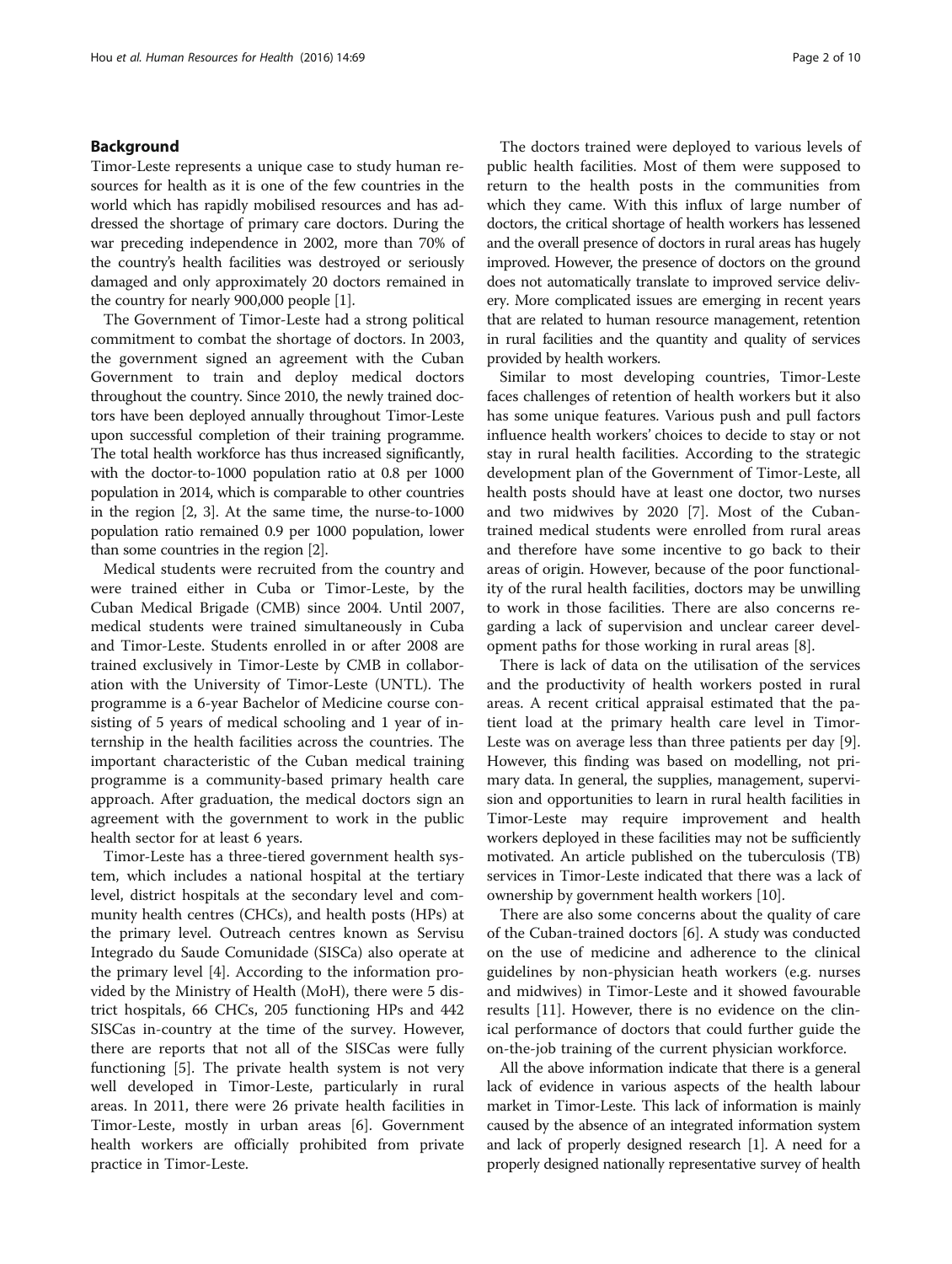workers in Timor-Leste was therefore identified, not only to gather evidence on some of the complex issues like motivation, preference and rural retention but also to systematically assess the quality of care provided by the doctors working in the country to guide policy development.

The objectives of this study were to understand the labour market dynamics among health workers, including their preferences and concerns, especially regarding their revenues and rural jobs, and to assess the skills, competence and performance (i.e. the 'know–do gap') of doctors working in Timor-Leste. This is the first study of its kind in Timor-Leste and provides important insights for health market analysis and policy-making. It also adds to the small but growing international published literature on health worker motivation, retention and performance in low- and middle-income countries, including whether there is a 'know–do gap' for health practitioners and, if so, what drives it and what can overcome it [[12](#page-9-0)].

# Methods

### Design

The overall study design was a cross-sectional survey including four components: a health facility survey, a health worker survey, a discrete choice experiment (DCE) and a quality-of-care component (including clinical observations and vignettes). A qualitative study was carried out prior to the main study to inform the DCE design. This article presents findings from two components of the study: the health worker survey and the quality-of-care component. The DCE results are published in a separate paper [\[13\]](#page-9-0).

### Tools

In the health worker survey, we gathered data using a structured questionnaire on health workers' (doctors, nurses and midwives) demographic characteristics and on various aspects of their profession. The field team members administered a structured questionnaire to the sampled health workers within the health facilities for this component. The survey questionnaire included modules on job history, preferences and views on the profession, current job, training, supervision and absenteeism.

The *quality-of-care component* only involved medical doctors. Direct clinical observations (DCOs) were used to evaluate the doctor's performance in a real clinical setting, alongside vignettes to measure the doctor's clinical knowledge and skill in an ideal outpatient setting using a standard simulated 'patient'. We recruited three medical researchers from the University of Gadjah Mada (Indonesia) to administer the DCO and vignette tools. DCOs and vignettes were used for general medical doctors only.

In the DCOs, the medical researchers silently observed the entire clinical consultation of the patients by sampled doctors, using a structured tool to record the attitude of doctors, history taking, physical examination, diagnosis, treatment and health advice. At the end of the consultation period, for the same sampled doctors, the medical researchers observed three simulated cases (fever, cough and diarrhoea) where the enumerators presented themselves as patients. The doctors recorded observations in a structured tool based on the attitude, history taking, physical examination, diagnosis, treatment and health advice of the simulated consultation.

# Sampling

The sampling frame was obtained from the human resource department of the Ministry of Health which was comprised of 2247 health workers including 612 doctors, 1095 nurses and 540 midwives. A nationally representative sample of 443 (20% of total health workforce) health workers was drawn from six strata: two kinds of facilities (urban and rural) and three kinds of health workers (doctors, midwives, nurses). The health workers were sampled using proportionate-to-size (PPS) calculations from 69 health facilities, including the national hospital, all 5 referral hospitals, 33 community health centres and 30 health posts. These health facilities were located in all 13 districts of Timor-Leste.

We sampled the health workers from the list that we had received from the Ministry of Health. However, we observed during the pretesting that the list was often outdated and internal transfers within the districts are often not notified to the central level. Some health workers were also on leave or on training at the time of the survey. In order to avoid high attrition, we used a systematic replacement procedure where the health workers were replaced from the same strata when the originally sampled health workers were not present.

Additional subsamples were drawn for DCOs and vignettes. One doctor was randomly sampled (from the list of sampled doctors) from each facility for this component. The specialist doctors were excluded for this component as their clinical skills are not comparable with general doctors. All the patients who were consulted by the sampled doctors during the day of the survey were enrolled for DCO. However, if the anticipated number of patient load was high, then 10 patients were sampled using systematic random sampling during the fieldwork. For the vignettes, each sampled doctor was presented with three simulated cases (fever, cough and diarrhoea).

# Data collection and analysis

Three field teams collected the quantitative survey data between July and August 2014. Each field team was composed of a supervisor, a medical researcher and two enumerators.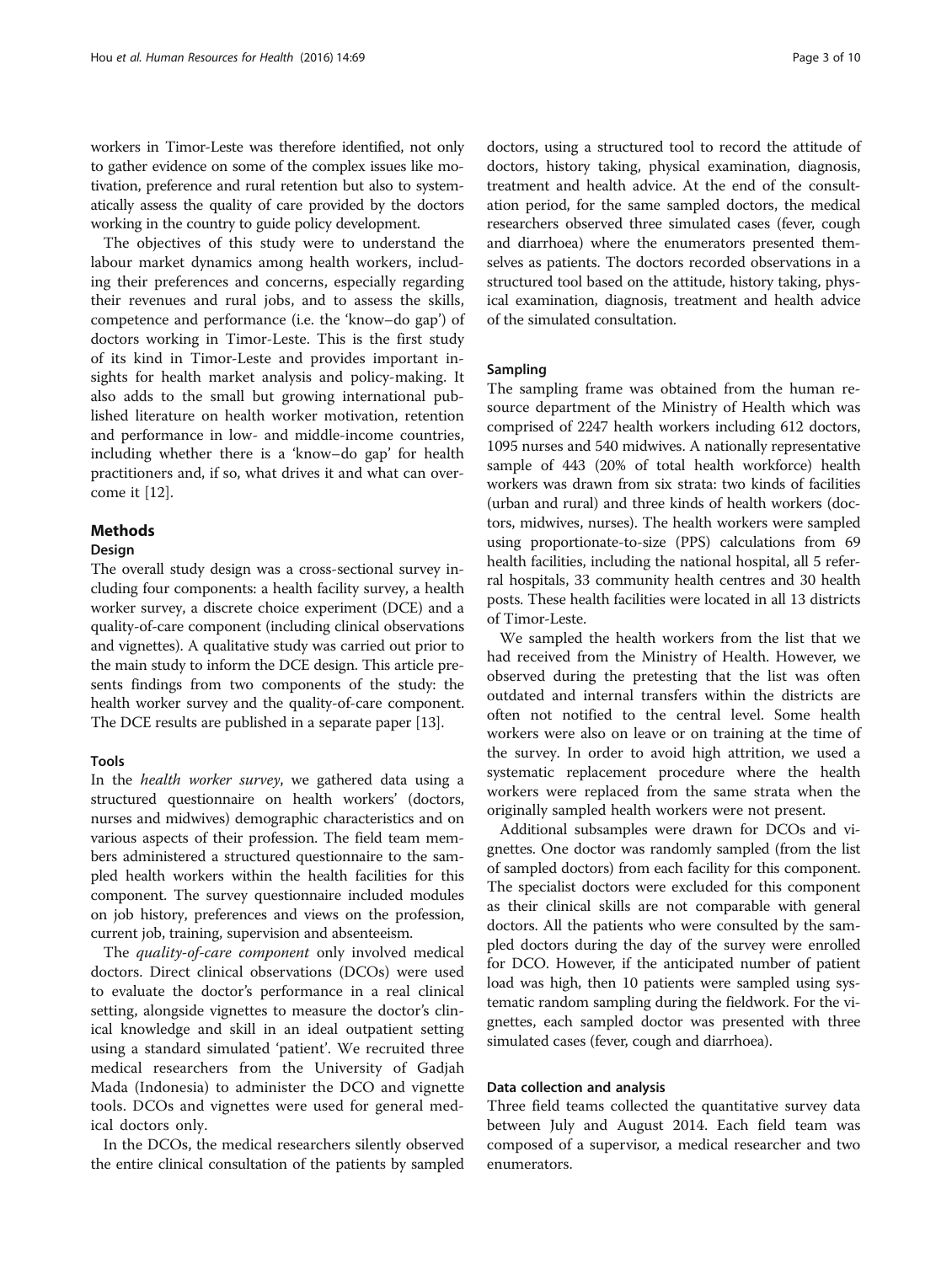Data were double entered using a customised data-entry programme. Since the samples were drawn from various strata, we used weights to correctly represent the survey population. We used SPSS and Stata to generate descriptive statistics and to perform regressions to see the associations between various predictor and outcome variables. In the DCOs and vignettes, in order to create a single score for each observation, we constructed the total score from each section: attitude, history taking, physical examination, therapy appropriateness and health education.

To find the causes of low-quality scores obtained from the inverted DCO score, we categorised the causes of low quality by three factors: (i) doctors lack knowledge (as can be checked with the inverse of mean vignettes score for each doctor), (ii) doctors are unable to perform because supplies/equipment are missing (as measured by the composite score of equipment and supplies in the health facility survey), and (iii) doctors are making limited effort, due to challenges or lack of motivation (as measured by the score generated by motivation-related questions in the health worker survey). Each variable had equal weights to generate the composite scores, and regression analysis was carried out to see the association.

#### Results

We interviewed 443 health workers from 69 health facilities from all 13 districts of Timor-Leste (Table 1). Among the participants, 175 (40%) were doctors, 150 (34%) nurses and 118 (27%) midwives. Out of the 443 sampled health workers, 178 (40%) were male and 265 (60%) were female. Of them, 242 (55%) were working in urban health facilities and 201 (45%) in rural facilities. Of the 175 doctors, 108 (62%) were trained in Cuba, 52 (30%) in Timor-Leste, 12 (7%) in Indonesia and the remaining 3 in other countries. Seventy-one percent of the nurses and midwives were trained in Timor-Leste and 29% in Indonesia.

| Table 1 Characteristics of the participants |  |
|---------------------------------------------|--|
|---------------------------------------------|--|

|                       | Total | Doctors | <b>Nurses</b> | Midwives |
|-----------------------|-------|---------|---------------|----------|
| Number of respondents | 443   | 175     | 150           | 118      |
| Sex                   |       |         |               |          |
| Male                  | 178   | 74      | 104           | 0        |
| Female                | 265   | 101     | 46            | 117      |
| Locality              |       |         |               |          |
| Urban                 | 242   | 106     | 71            | 65       |
| Rural                 | 201   | 69      | 79            | 53       |
| Training location     |       |         |               |          |
| Timor-Leste           | 242   | 52      | 107           | 83       |
| Cuba                  | 110   | 108     | 2             | 0        |
| Indonesia             | 85    | 12      | 39            | 34       |
| Others                | 6     | 3       | 2             | 1        |

Overall, 20% of the doctors were working in HPs, 47% in CHCs, 14% in district/regional hospitals and 19% in the national hospital. The nurses and midwives were mostly working in the CHCs (nurses 60%, midwives 54%) and district and regional hospitals (14–17%). Only a minority of the nurses were working in the HPs (8%, nurses 16%).

Since there were only a few doctors in-country in Timor-Leste at the time of independence, almost the entire cohort of doctors was newly trained; 95% of them had less than 5 years of experience in the sector. However, 45% of the nurses and midwives had 15 or more years of experience.

For the quality-of-care survey, 635 cases were observed, including 442 DCO and 193 vignette cases. Among all, 255 (40%) were in urban areas and 379 (60%) were in rural areas. In terms of the types of health facility, we observed 128 (20%) case patients at hospitals, 305 (48%) cases at CHCs and 199 (31%) cases at HPs.

# Motivation to join, career paths and long-term preferences

The vast majority of all staff types (doctors 98%, nurses 98%, midwives 97%) selected health care as a career in order to help people. Generally, health workers indicated high levels of satisfaction: only 4% of the respondents indicated that they were 'unsatisfied' or 'very unsatisfied' with their work. Motivation is also shown by the fact that, regardless of staff type, 8 in 10 health workers mentioned that they would stay in the facility until the last patient is treated — even if they do not receive additional money for this.

The survey shows that health workers got opportunities to advance to higher types of facility with more experience. Thirty-two percent of the respondents who work in HPs had more than 10 years of experience. In higher-level facilities (health centres, referral hospitals or the national hospital), the numbers of staff with that level of experience were much higher (61, 59 and 52%, respectively). It therefore appears that staff with comparatively less experience start their careers in HPs.

In the long run, the majority of respondents would like to continue to work in the government/public sector, including 99% of the doctors (Table [2](#page-4-0)). This was also the case for the broad majority of nurses and midwives, although 6% of nurses would prefer to move to the private sector. This was especially true of those working in HPs. HPs were the least attractive stations for health workers, with only 6% of doctors stating a HP as their long-term preferred facility, although 32% were content to work in CHCs. Only 22% see themselves working in rural areas in the long term. However, 88% acknowledged that it is up to the Ministry of Health (MoH) to determine where their next assignment will be. The majority of respondents (97%) were not looking for another job in the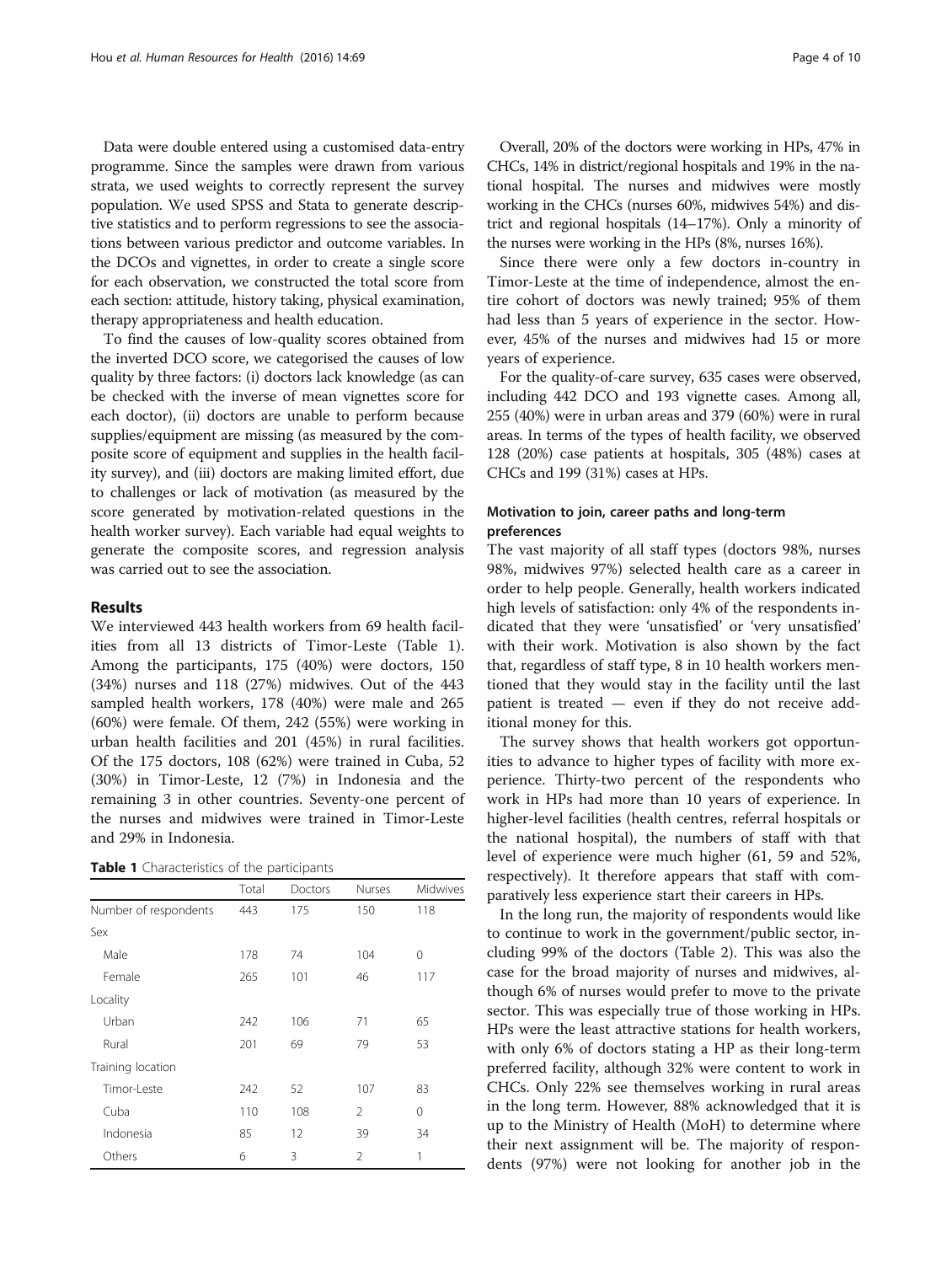<span id="page-4-0"></span>Table 2 Long-term goals, by occupational group

|                | Total (%) |    |    | Doctors (%) Nurses (%) Midwives (%) |
|----------------|-----------|----|----|-------------------------------------|
| Public sector  | 95        | 99 | 93 | 96                                  |
| Private sector | 4         |    | 6  |                                     |
| <b>NGO</b>     |           |    |    |                                     |
| Others         |           |    |    |                                     |

short run (doctors 100%, nurses 96%, midwives 100%). Only very few (4%) had ambitions to leave their clinical position and move into management (1% of doctors and 6% of nurses).

# Salary and financial benefits

All medical staff receive their money through a direct deposit to their bank account, and only very few (2%) have experienced any delays in receiving their money (nurses and doctors 1% each, midwives 4%). Doctors had an average monthly income of US\$ 622, nurses US\$ 453 and midwives US\$ 479. Wage differentials within each cadre were relatively small, and income did not vary much by the years of experience, particularly for the doctors. On average, a doctor with more than 10 years of experience earned just US\$ 50 more than a newly joined doctor. With the exception of nurses, incomes were slightly higher for those who worked in urban areas, reflecting the fact that more senior health workers worked in urban facilities.

More non-financial benefits (such as housing and motorbikes) were reported by doctors and at lower-level facilities (Table 3). However, only half of them reported that they get either sufficient fuel or allowances to buy fuel for the motorbike, and more than half of all respondents also stated that these benefits were delayed.

More than half of the health staff interviewed believed their salary to be too low. However, they did not see other labour market opportunities they would prefer. Very few report private practice (but this may be under-reported as private practice is not legally permitted in Timor-Leste).

### Workload

Although most respondents worked 5 days a week in health posts, community health centres and district/regional hospitals (63, 66 and 54 percent respectively), 22% to 36% worked 6 and sometimes 7 days a week. Looking at the number of working hours per day, it becomes apparent that working in a rural area usually means an 8-h working day (97%). In urban areas, on the other hand, the pattern is not so clear cut; 12% of respondents work more than 8 h and another 8% less than that.

We counted the number of patients for the sampled doctors who participated in the DCOs, and the mean number of patients per day was 10.2, with a standard deviation (SD) of 7.5. In urban facilities, the mean patient load was 11.5 (SD 6.9), compared to 9.6 (SD 7.8) in rural facilities. The number of patients also varied by level of the facility, with higher-tier facilities having more patients. Forty-five percent of respondents agreed with the statement that they have 'too much work to do'. However, we found no clear correlation between workload and feelings of overload.

## **Training**

Almost all respondents believed that their training prepared them well to diagnose and treat clinical cases in Timor-Leste (doctors 99%, nurses 97%, midwives 95%). When asked how many short-term training sessions (below 30 days) they had attended in the last 3 years, roughly half of the nurses and midwives report doing three or more, while one quarter did not attend any such training in this timeframe. At the same time, roughly one third (35%) of the doctors attended three or more training sessions and around the same proportion (37%) attended none. The doctors located in urban areas were found to benefit more: roughly half (51%) of them had attended three or more training sessions in the last year, as opposed to 26% in rural areas. Despite all the training opportunities, roughly half (52%) of the respondents stated that 'there is not enough opportunity to learn current medical knowledge'.

Although a large number of doctors were in rural areas, it is interesting to see that only 19% underwent training on community health. Around 75% of doctors indicated that they require training on Integrated Management of Childhood Illness (IMCI) and 64% on Emergency Obstetric and Newborn Care (EmONC). Even though 55% of doctors stated that they received training on tuberculosis (TB) in the last year, roughly two out of three think they require additional training on that subject. Community health, diabetes and mental health were the least desired training topics, yet nonetheless, more than 40% of the doctors requested them. There were only small differences in training requests between doctors in rural and urban areas (Fig. [1](#page-5-0)).

Older or highly satisfied doctors tended to be less interested in any kind of training, while females were keener

Table 3 Kinds of benefit received, by occupational group

| _________<br>.<br>. |           |             |            |              |               |          |        |
|---------------------|-----------|-------------|------------|--------------|---------------|----------|--------|
|                     | Total (%) | Doctors (%) | Nurses (%) | Midwives (%) | Hospitals (%) | CHCs (%) | HPs(%) |
| Housing             |           | 36          |            |              |               |          | 38     |
| Housing benefit     |           |             |            |              |               |          |        |
| Motorbike           |           |             |            |              |               | 38       | 40     |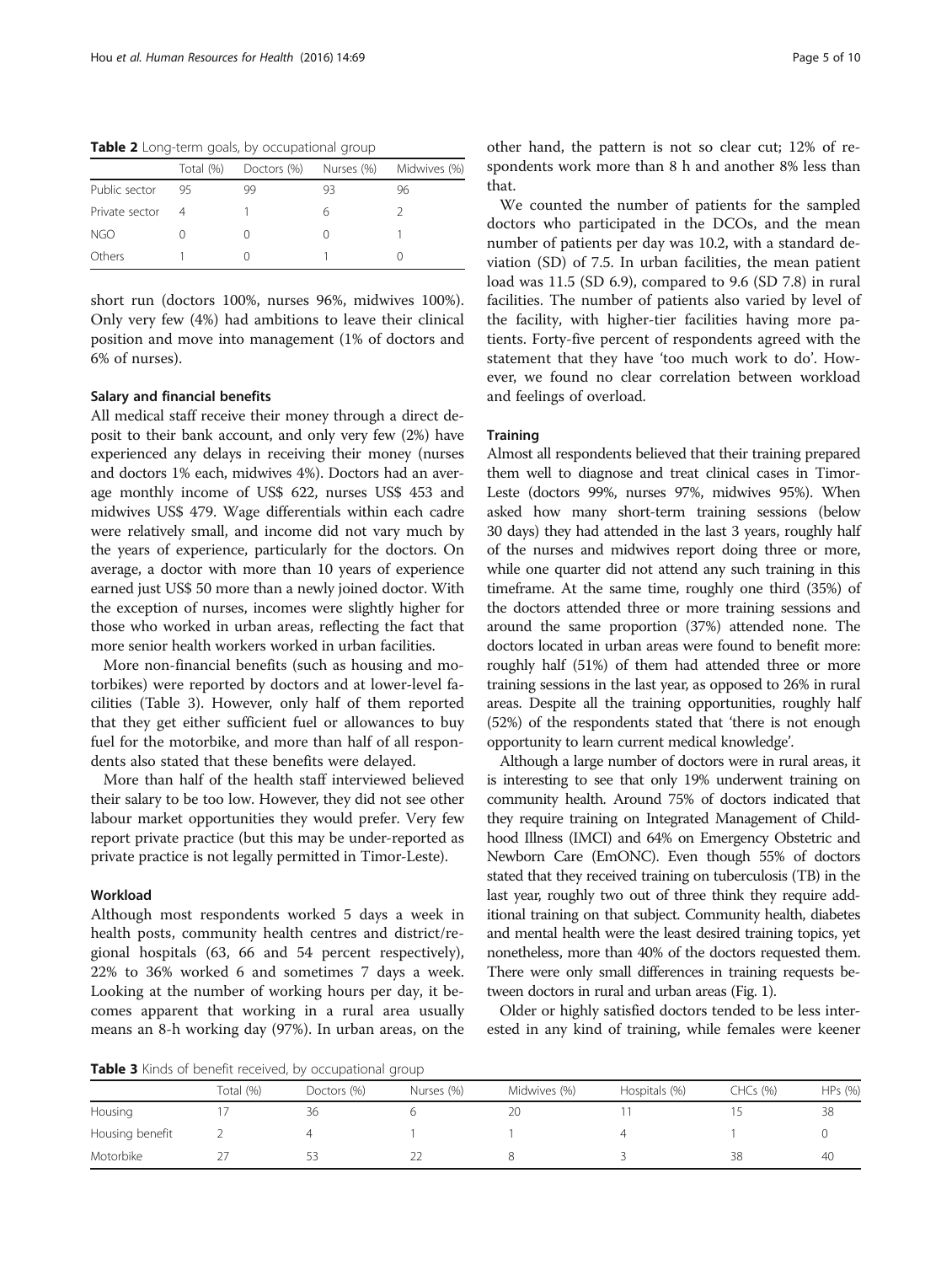<span id="page-5-0"></span>

than males to have the opportunities for visits from specialists. Workers in health posts and community health centres were more interested in specialisation. Highly satisfied doctors had a lower demand for all kinds of training. Older nurses and midwives, as well as those with more medical experience, tended to be more interested in any kind of training. Rural facility health workers were significantly more willing to finish their bachelor's degrees.

# Supervision

Eighty-five percent of respondents indicated that they have a supervisor who is responsible for providing feedback on their performance The number of doctors with a supervisor is lowest among the three cadres (doctors 81%, nurses 87%, midwives 85%). Roughly 8 out of 10 respondents (83%) reported that they had meetings with their supervisor at least every 3 months, with the majority of staff—except for midwives—having monthly meetings.

Supervisors performed a wide range of duties during the supervision visits. The top of the list of tasks for supervision was an administrative task: checking records (Fig. [2](#page-6-0)). It appears that the nature of supervisory visits is by and large the same in rural and urban areas, although 'checking finances' seems to be more prevalent in rural areas whereas 'on-the-job training' happens more in urban settings. Seventy-five percent of all respondents (doctors 69%, nurses 79%, midwives 72%) stated that they had felt the need to discuss difficulties with their supervisor within the last year; most of them (95%) actually discussed it with him or her and 66% noticed improvements afterwards. Given that, it is not surprising that the majority of respondents (77%) were '(very) satisfied' with the last supervisory meeting and their motivational effect is also high: 86% indicate that they 'always' feel motivated afterwards. Overall, it appears that these sentiments exist across all categories, with few significant differences between the type of staff, locality or the facility type the respondent works in.

## Absence from work

Eight percent of respondents reported being absent from work in the 30 days before the interviews because they were sick. This was the same across all types of health workers. However, more than 33% of doctors stated that they had attended training and were therefore absent from their work; this proportion was lower for nurses and midwives (with 17 and 28% indicating they had attended training, respectively).

Across all staff types, roughly 5% of them were absent in that timeframe because of personal reasons. In the event of an absence, roughly 14% of all staff types stated that they were called by the facility head. In 5% of the cases, the supervisor discussed the absence with staff and 2% of nurses and midwives indicated that money was deducted from the salary as a sanction — this did not happen for the doctors.

# Perceived challenges

Low salaries were raised as a problem by all health workers faced in the job (with 63% agreeing or strongly agreeing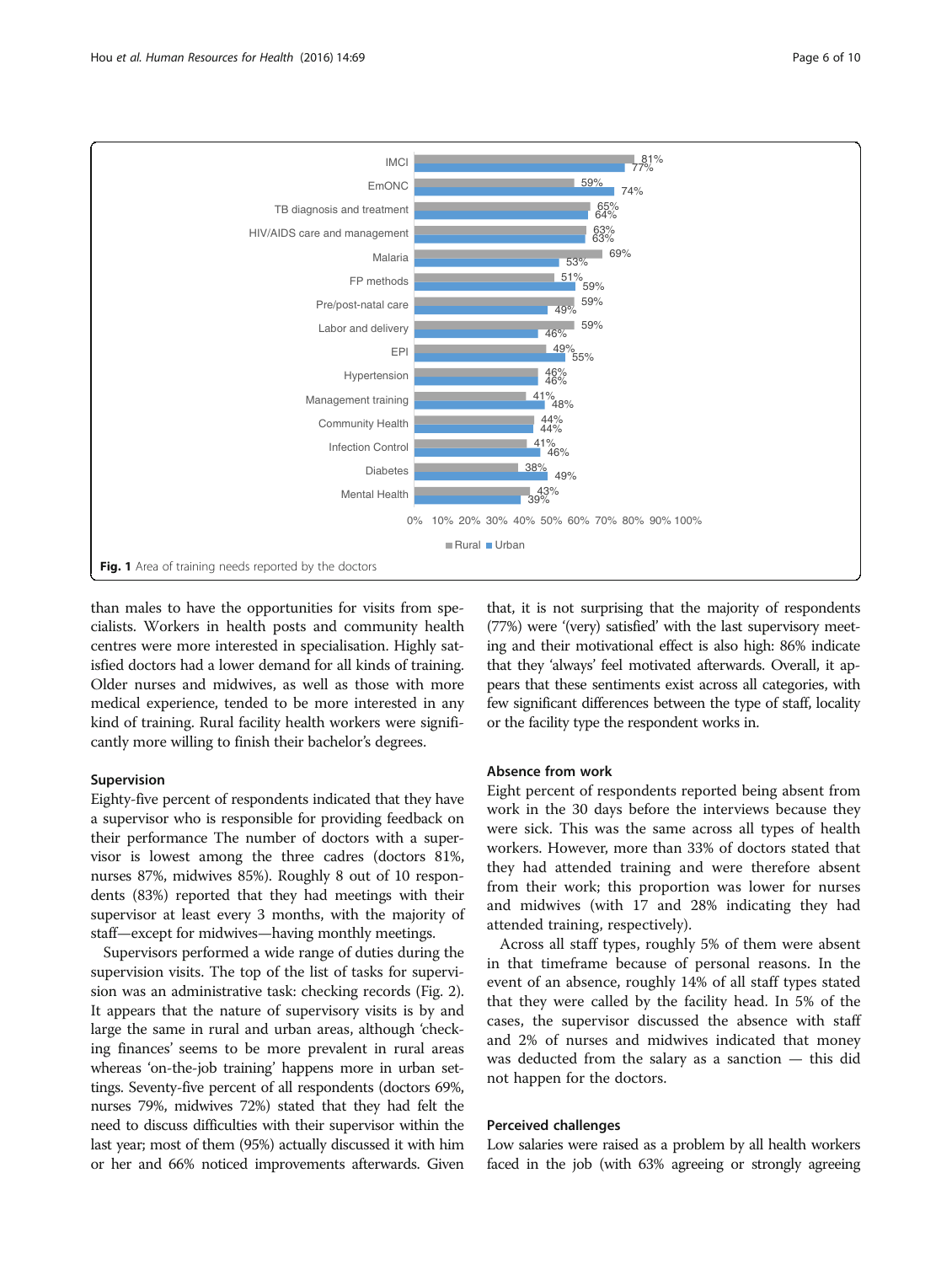<span id="page-6-0"></span>

with the statement 'my salary is too low'), although the majority of the doctors are satisfied with their salaries (doctors 58%, nurses 25%, midwives 38%). This was followed by inadequate opportunities to learn (52%), lack of transport to see patients (50%), inadequate housing (48%), too much work (47%), security problems (39%), lack of supervision (30%), lack of feedback on performance (23%) and lack of motivation (20%) (Fig. 3). Lack of motivation was correlated most closely with perceptions of being overloaded (0.27).

Nurses and midwives were more likely to report inadequate transport, while nurses were most critical of salary levels.

# Knowledge and practice scores

The overall clinical performance as measured by the combined score of DCO and vignettes of general practitioners was very good in terms of attitudes (91% score) and moderate at history taking (57%), health education (50%) and treatment accuracy (69%). However, the average physical

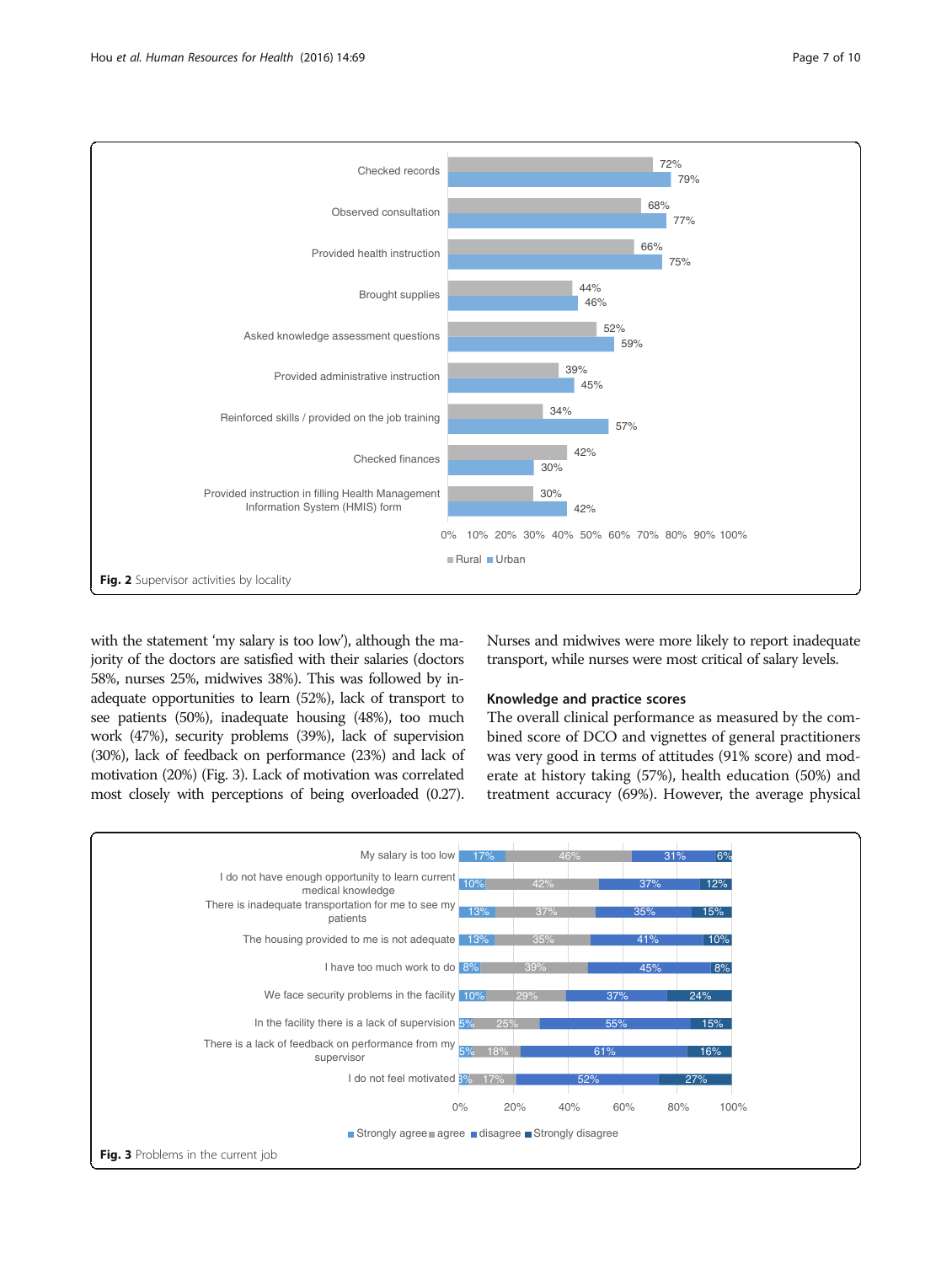examination performance score was low at 28%. The overall average performance score was 62%.

When comparing observations with vignettes (to assess knowledge), there were significant differences in history taking, appropriateness of treatment and health education (Table 4). The average scores for history taking and health education were higher in the vignette group, suggesting a 'know–do' gap. However, scores on the appropriateness of treatment were much better for DCOs than vignettes, which probably mean that vignette cases were harder than daily practice cases or were not well understood.

Both observations and vignettes revealed a low rate of hand washing before and after patient consultations— slightly above 20% in observed cases and below 10% for simulated vignettes.

#### Determinants of clinical performance

When the clinical performance was distinguished by the type of health facilities, health posts had a negative correlation with clinical performance. As health posts were found to be comparatively poorly equipped, doctors might face difficulties in performing ideal clinical practice. The location of the practice also had a significant effect on the clinical performance of doctors; doctors working in a rural area were less well performing than their counterparts in urban areas, which again may link to the absence of an enabling work environment.

The clinical performance was also better when consultation periods were longer. The average consultation time per case was 9 min. Doctors spent less time in DCOs (8 min) compared to vignettes (10 min), which was statistically significant ( $P \le 0.01$ ). Doing the vignettes after work may have permitted this longer focus on each case.

The knowledge of the medical doctors showed a significant relationship to their performance (34% correlation with non-quality). On the other hand, the medical doctors' low effort and lack of equipment, drugs and supplies did not show a significant relationship to the non-quality score of performance (Table 5).

**Table 4** Difference in scores between DCOs and vignettes

|                      |      | Vignette | $P$ value         |
|----------------------|------|----------|-------------------|
| Attitude             | 0.91 | 0.92     | 0.69              |
| History taking       | 0.54 | 0.65     | 0.00 <sup>a</sup> |
| Physical examination | 0.23 | 0.37     | 0.00 <sup>a</sup> |
| Treatment            | 0.74 | 0.59     | 0.00 <sup>a</sup> |
| Health education     | 0.46 | 0.60     | 0.00 <sup>a</sup> |
| Total score          | 2.85 | 3.11     | 0.00 <sup>a</sup> |
| ac::c:               |      |          |                   |

<sup>a</sup>Significant

|  | Table 5 Determinants of doctors' performance gaps |  |  |
|--|---------------------------------------------------|--|--|
|  |                                                   |  |  |

|                                     | Correlation coefficient (r) Significance | $(P$ value)       |
|-------------------------------------|------------------------------------------|-------------------|
| Lack of knowledge                   | 0.34                                     | 0.00 <sup>a</sup> |
| Lack of motivation                  | 0.07                                     | 0.13              |
| Lack of equipment and supplies 0.06 |                                          | 0.19              |
| <sup>a</sup> Significant            |                                          |                   |

**Discussion** 

The study highlights some features of Timor-Leste which are relatively unusual and relate to the recent history of the country. There are indeed few instances where health workers from low- and middle-income countries (LMICs) demonstrate a high job satisfaction [[12\]](#page-9-0). The young age of the medical cohort, and their concentration in rural areas, is a legacy of its recent independence and policies pursued since, including a reliance on Cuban training and Cuban Brigade doctors. The high levels of reported supervision, its substantial content and satisfaction with supervision are also encouraging. The findings suggest that policies have been successful in creating a motivated workforce in general, perhaps as a result of the training programme ethos [\[8](#page-9-0)] or that they are motivated by being back in their rural communities. However, the age of the cohort and the short time in service may also be important explanatory factors, along with the newly independent status of the country, which encourages a public service ethic, and the relative absence of other employment options in the health labour market. For instance, there is widespread evidence in LMICs that physicians start engaging in dual-job holding or move to the private sector only once they get older (when they have gained a reputation through their public sector job and/or have more dependents and thus need to earn higher incomes) [\[14](#page-9-0)]. That could explain why these young physicians are happy with their job, for now.

The study has been able to triangulate clinical observations and vignettes for doctors with self-reporting to better understand the determinants of performance as pioneered by Leonard and Masatu [\[15\]](#page-9-0). Health workers' confidence and attitudes received high scores, but improvements can be made in the skills and enabling environment for other aspects, such as physical examinations in particular. Analysis appears to confirm that specific training and better supplies and equipment are the main areas to address and that the component of effort is not significantly responsible for current performance gaps.

However, as consultation time was one of the significant determinants, it can be assumed that the clinical performance of doctors can be improved by ensuring compliance with clinical protocols. The data suggest that doctors' patient load was not too high (on average, 10 patients per day). Therefore, time constraints should not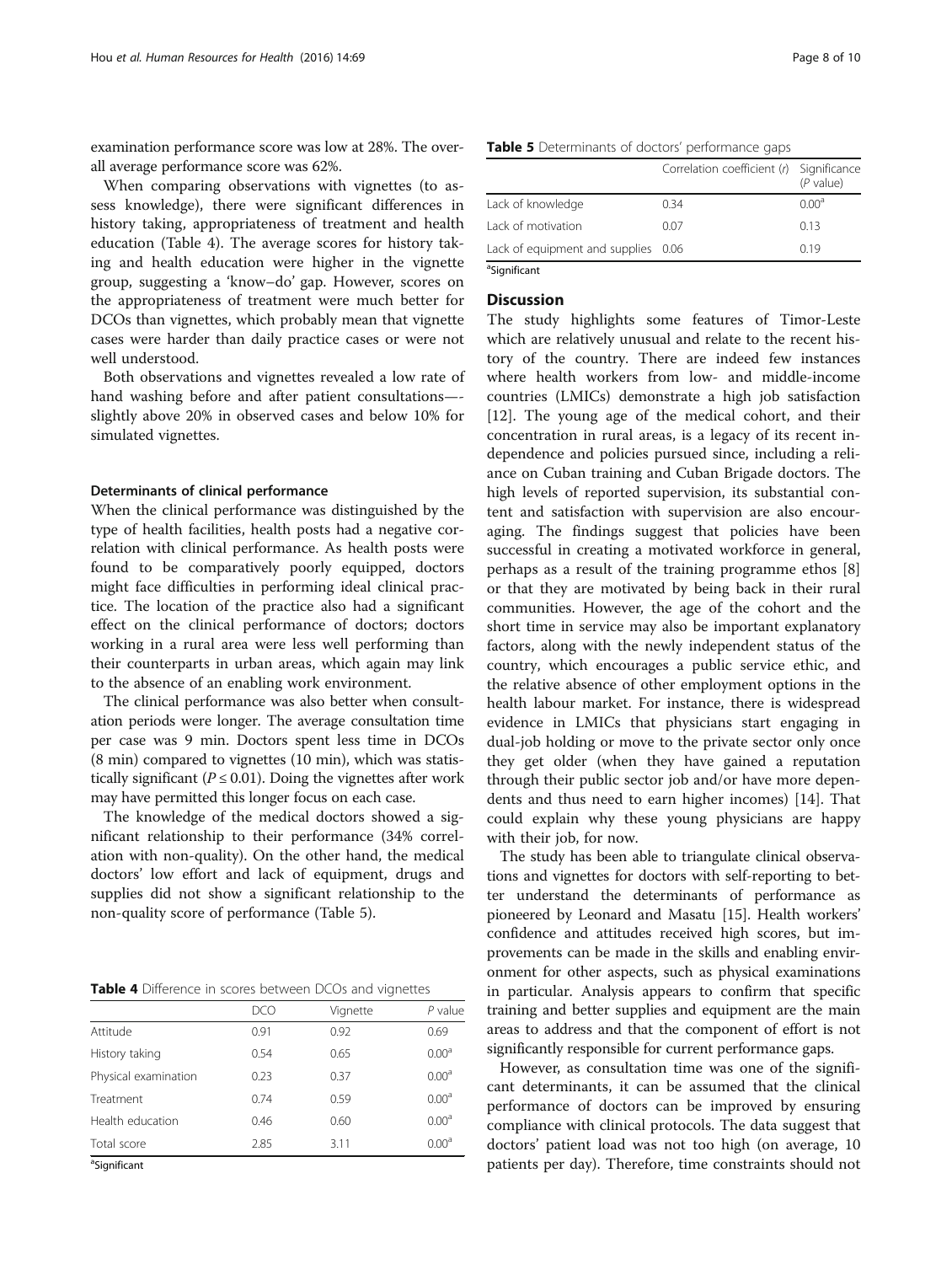be a reason for not spending sufficient time on each patient and following the appropriate clinical protocol for the diseases in question.

It is also evident from this and another study that, even though the government has provided housing and transportation facilities, doctors working in rural areas face many difficulties in their daily life [[16\]](#page-9-0). Sometimes they run out of water and electricity both in their houses and clinics, and it is difficult for them to travel due to poor roads. Moreover, supplies of medical equipment, stocks of drugs and also the number of medical professionals in rural areas are limited. These factors may all contribute to doctors' clinical performance and hence need to be addressed to retain staff over time.

While the frequency of the supervision visits was high, the impact of that in day-to-day clinical practice is not very clear. For example, despite a high level of supervision visits, the hand-washing rate was quite low (results shown under knowledge and practice scores). This indicates a potential lack in the quality of supervision or the supervision visits being overly focused on administrative and managerial aspects. This assumption correlates with the findings of 52% health workers who reported inadequate opportunities to learn and checking records being the most frequent activity of the supervision visits. In this regard, we recommend strengthening the quality of supervision with enhanced focus on clinical supervision.

There are a number of areas of internal contradictions in our findings, which merit more reflection—for example, health workers report positively on initial training and report relatively frequent in-service trainings but also demand more training. It is not clear whether this reflects a demand for more knowledge or whether training has other benefits for staff. For instance, other similar surveys have shown that opportunities to further specialise (possibly to get a private job) are highly valued among physicians or nurses [\[17](#page-9-0)]. Overall, however, our findings fit with the wider literature which emphasises that financial incentives, career development and management issues are core factors in motivating health staff and that continuing education has particular significance for young professionals [[18](#page-9-0)].

The study has several limitations. One of them is the lack of demand-side information; our sample only included the health facilities and health workers and did not include any patients' perspectives. We did not include private health providers in this survey, which is another important limitation. About one quarter of the health services in Timor-Leste are provided by private health care providers, and including them would have increased the comprehensiveness of the survey. However, the primary goal of this survey was to inform policy on government health workers.

The assumption that vignettes capture knowledge and DCOs performance (thus the two sides of the 'know–do'

relationship) is also open to discussion, as illustrated by some of our results. Some aspects of performance were better in practice than in theory, which technically should not be possible. That shows that these research tools may be capturing a range of features, including the effects of different framing of problems, as well as the different contexts. Although vignettes have been validated in other settings [\[19\]](#page-9-0), our results suggest they should be interpreted carefully.

# Conclusions

Timor-Leste has made a remarkable difference by rapidly increasing health workers' presence in the country, particularly in the rural areas. However, the presence of doctors on the ground is only the necessary but not sufficient condition to deliver high-quality services. This study finds significant gaps in some areas of doctors' performance, particularly in relation to physical examinations. Our findings suggest that low motivation is not a factor but that lack of knowledge and poor facilities contribute to non-performance. This will require the Government of Timor-Leste to strengthen specific aspects of training, supervision, compliance with protocols and functionality of health facilities, especially in rural areas. These findings are likely to have wider applicability to similar low-income contexts. The study also illustrates the potential and the challenges of surveys which attempt to measure multiple possible determinants of health worker performance.

#### Acknowledgements

Financial support for this work came from the Multi-Donor Trust Fund, which received funding from the Australian Department of Foreign Affairs and Trade and the European Commission. The authors would like to thank Juan Munoz, Estanislau Saldanha, Afonso Almeida, Katie McIntosh, Sourovi De, Mahmud Hassan, Wirya Wardaya, Adiba Khaled, Prima Ratrikaningtyas, Sutarman, Lukman Chandra, enumerators and data management staff for contributing in various aspect of this survey. The authors are also thankful to the officials at the Ministry of Health, World Bank Timor-Leste and development partners who provided invaluable support in the design and implementation of this survey.

#### Funding

This study was funded by the Multi-Donor Trust Fund, which received funding from the Department of Foreign Affairs and Trade (DFAT) of the Australian Government and the European Commission.

#### Availability of data and materials

Through a formal process, the Ministry of Health (MoH) of the Government of Timor-Leste has approved to publicly disseminate and share the findings of this study. However, we have not obtained the approval to share the raw data of the study with third parties. Therefore, we cannot share the data files.

#### Authors' contributions

XH, SW, RUZ, KE, FH, CL, TP and TL designed the survey. XH, RUZ, KE, FH, FJ, EBS and ES contributed to the acquisition of the data. RUZ, KE and FH analysed the data. XH, SW and RUZ drafted the manuscript. KE, FH, FJ, CL, EBS, ES TP and TL provided critical input in revising the draft manuscript. All authors have read and approved the final version.

#### Competing interests

The authors declare that they have no competing interests.